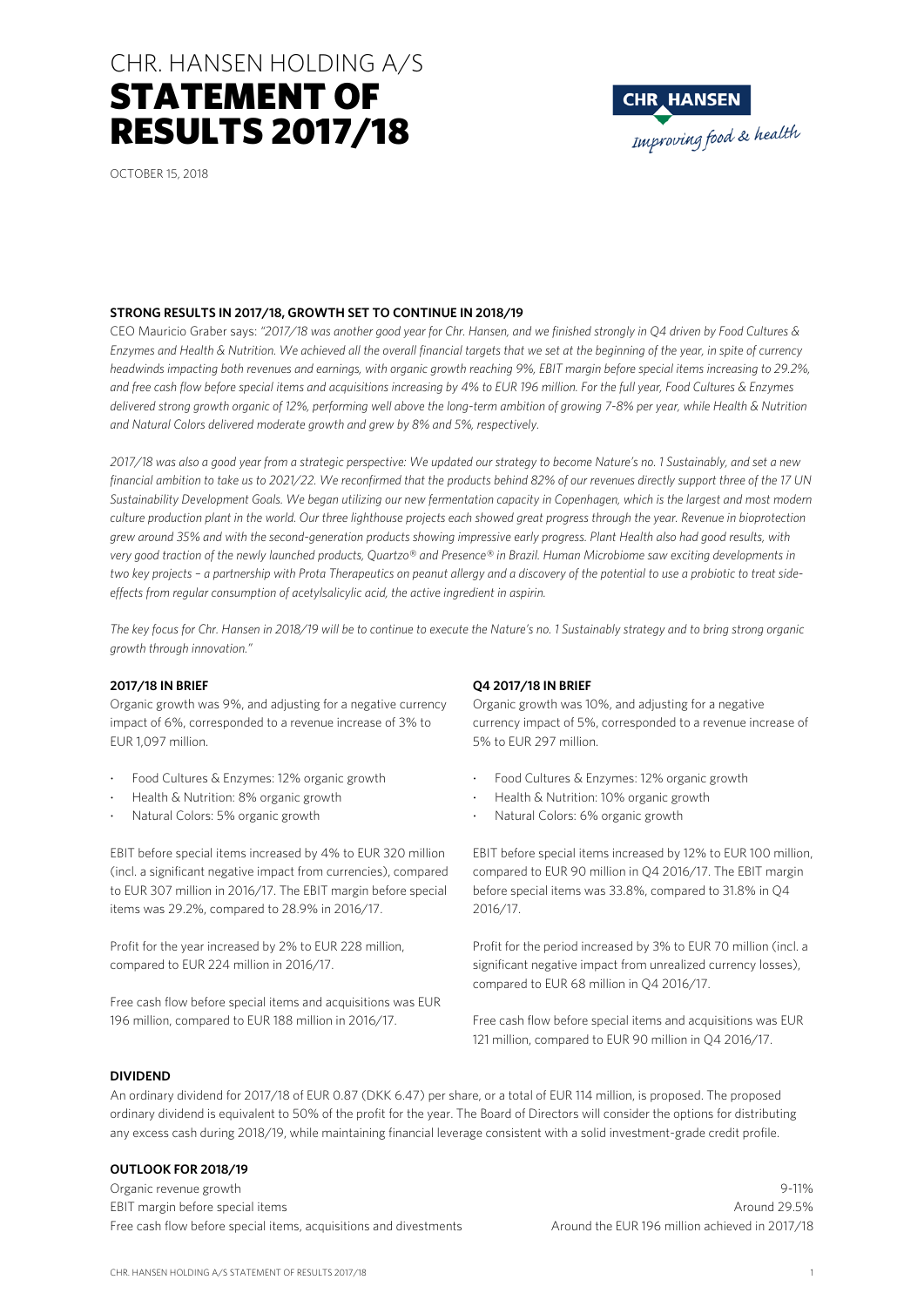## CHR. HANSEN HOLDING A/S FINANCIAL HIGHLIGHTS AND KEY FIGURES



|                                                      | Q4<br>2017/18 | Q4<br>2016/17 | Growth  | <b>YTD</b><br>2017/18 | <b>YTD</b><br>2016/17 | Growth |
|------------------------------------------------------|---------------|---------------|---------|-----------------------|-----------------------|--------|
| Income statement, EUR million                        |               |               |         |                       |                       |        |
| Revenue                                              | 296.5         | 283.0         | 5%      | 1,097.4               | 1,062.5               | 3%     |
| Gross profit                                         | 168.9         | 158.9         | 6%      | 600.6                 | 578.1                 | 4%     |
| EBITDA before special items                          | 116.4         | 107.3         | 8%      | 384.0                 | 368.1                 | 4%     |
| EBIT before special items                            | 100.3         | 89.9          | 12%     | 320.2                 | 307.1                 | 4%     |
| Special items                                        |               |               |         |                       | (1.4)                 | (100)% |
| EBIT                                                 | 100.3         | 89.9          | 12%     | 320.2                 | 305.7                 | 5%     |
| Profit for the period                                | 70.1          | 68.2          | 3%      | 228.2                 | 224.0                 | 2%     |
| Financial position, EUR million                      |               |               |         |                       |                       |        |
| Total assets                                         |               |               |         | 1,861.1               | 1,802.1               |        |
| Invested capital                                     |               |               |         | 1,631.5               | 1,581.1               |        |
| Net working capital                                  |               |               |         | 189.1                 | 174.8                 |        |
| Equity                                               |               |               |         | 771.6                 | 768.5                 |        |
| Net interest-bearing debt                            |               |               |         | 658.7                 | 628.4                 |        |
| Cash flow and investments, EUR million               |               |               |         |                       |                       |        |
| Cash flow from operating activities                  | 154.5         | 123.4         | 25%     | 302.4                 | 283.7                 | 7%     |
| Cash flow used for investing activities              | (34.4)        | (34.1)        | $(1)$ % | (107.0)               | (176.5)               | 39%    |
| Free cash flow                                       | 120.1         | 89.3          | 34%     | 195.4                 | 107.2                 | 82%    |
| Free cash flow before acquisitions and special items | 120.5         | 89.5          | 35%     | 195.9                 | 187.8.3               | 4%     |
| Earnings per share, EUR                              |               |               |         |                       |                       |        |
| EPS, diluted                                         | 0.53          | 0.51          | 4%      | 1.73                  | 1.68                  | 3%     |
| Key ratios                                           |               |               |         |                       |                       |        |
| Organic growth, % *                                  | 10            | 12            |         | 9                     | 10                    |        |
| Gross margin, %                                      | 57.0          | 56.1          |         | 54.7                  | 54.4                  |        |
| Operating expenses, %                                | 23.1          | 24.4          |         | 25.6                  | 25.5                  |        |
| EBITDA margin before special items, %                | 39.3          | 37.9          |         | 35.0                  | 34.6                  |        |
| EBIT margin before special items, %                  | 33.8          | 31.8          |         | 29.2                  | 28.9                  |        |
| EBIT margin, %                                       | 33.8          | 31.8          |         | 29.2                  | 28.8                  |        |
| ROIC excl. goodwill, %                               | 45.3          | 43.7          |         | 38.0                  | 40.1                  |        |
| ROIC, %                                              | 24.3          | 22.6          |         | 19.9                  | 20.3                  |        |
| NWC, %                                               | 17.2          | 16.5          |         | 17.2                  | 16.5                  |        |
| R&D, %                                               | 6.9           | 6.9           |         | 7.3                   | 7.0                   |        |
| Capital expenditures, %                              | 11.9          | 12.1          |         | 9.8                   | 10.0                  |        |
| Net debt to EBITDA before special items              |               |               |         | 1.7x                  | 1.7x                  |        |

\*Organic growth: Increase in revenue adjusted for sales reduction, acquisitions and divestments, and measured in local currency.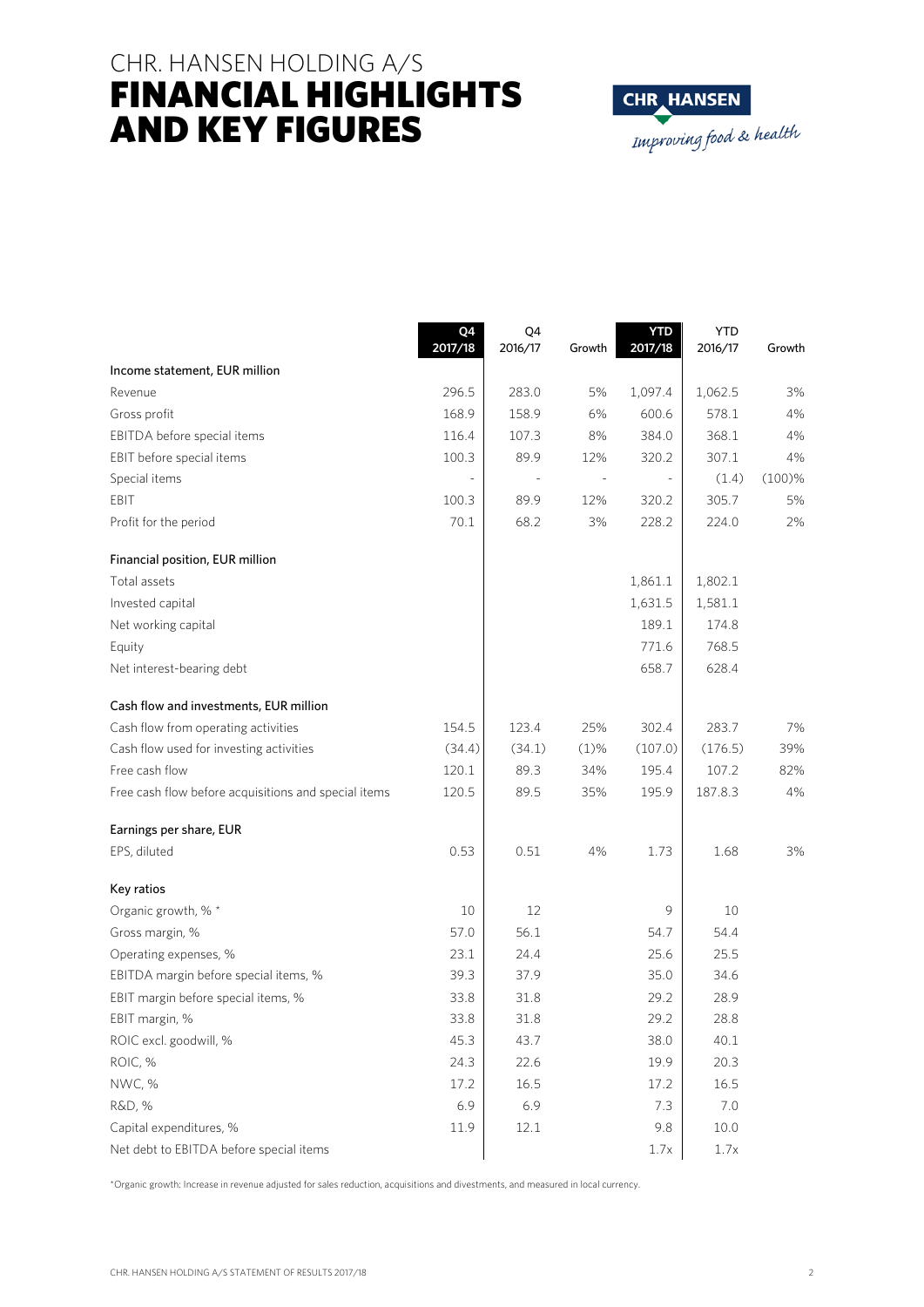# CHR. HANSEN HOLDING A/S 2017/18 FULL YEAR RESULTS



### **REVENUE**

Organic growth was 9%, and adjusting for a negative currency impact of 6%, corresponded to a revenue increase of 3% to EUR 1,097 million.

Organic growth was primarily driven by volume/mix effects, with around 2% coming from pricing. The price increases were mainly achieved by using EUR-based pricing in certain countries to protect EBIT from depreciating currencies.

## **REVENUE BY BUSINESS AREA Food Cultures & Enzymes**

Organic growth was 12%, and adjusting for a negative currency impact of 7%, corresponded to a revenue increase of 5% to EUR 647 million. The contribution from volume was 8%, while the contribution from pricing was around 4%, mostly driven by the EUR-price list.

Organic growth was positively impacted by double digit growth in cheese, fermented milk, meat and enzymes, while probiotics grew slightly.

Bioprotective cultures delivered organic growth of approximately 35%, driven by the existing segments within fermented milk, cheese and meat. Bioprotection constituted around 7% of the Food Cultures & Enzymes business in 2017/18.

#### **Health & Nutrition**

Organic growth was 8%, and adjusting for a negative currency impact of 5%, corresponded to a revenue increase of 3% to EUR 231 million, driven by volume/mix. Animal Health and Plant Health realized strong growth, while Human Health delivered good growth.

Organic growth in Human Health was driven by strong growth in infant formula in Asia-Pacific and North America and by dietary supplements in Asia-Pacific. Dietary supplements in North America, and infant formula in Europe, Middle East and Africa, declined due to order patterns and inventory reductions.

Animal Health was positively impacted by strong growth in silage and solid growth in swine and poultry. The cattle segment declined due to difficult market conditions for cattle farmers in the US.

Plant Health benefited strongly from the new product introductions in Brazil.

## **Natural Colors**

Organic growth was 5%, and adjusting for a negative currency impact of 5%, corresponded to a revenue of EUR 219 million, which was on par with last year. The momentum in the business improved from the first half of the year to the second half, with 4% organic growth in the first half and 6% in the second half.

Organic volume growth was primarily driven by strong growth in the FruitMax® product range, in Asia-Pacific and Europe, the Middle East and Africa. North America and Latin America were flat.

## **REVENUE BY REGION EMEA (Europe, the Middle East and Africa)**

The EMEA region accounted for 45% of revenue, compared to 44% in 2016/17. Organic growth was 8%, and adjusting for a negative currency impact of 2%, corresponded to a revenue increase of 6%. Organic growth was driven by strong growth in Food Cultures & Enzymes and Animal Health, and Natural Colors showed solid growth. Human Health declined due to inventory reductions at a key customer in the infant formula segment.

## **North America**

The North American region accounted for 26% of revenue, compared to 28% in 2016/17. Organic growth was 3%, and adjusting for a negative currency impact of 8%, corresponded to a revenue decrease of 5%. Organic growth was driven by solid growth in Food Cultures & Enzymes and Animal Health, while Human Health declined and Natural Colors was flat.

## **APAC (Asia-Pacific)**

The APAC region accounted for 17% of revenue, compared to 15% in 2016/17. Organic growth was 16%, and adjusting for a negative currency impact of 4%, corresponded to a revenue increase of 12%, mainly driven by China. Organic growth was driven by strong growth in Health & Nutrition and Natural Colors, while Food Cultures & Enzymes showed solid growth.

#### **LATAM (Latin America)**

The LATAM region accounted for 12% of revenue, compared to 13% in 2016/17. Organic growth was 19%, and adjusting for a negative currency impact of 17%, corresponded to a revenue increase of 2%. Organic growth was driven by strong growth in Food Cultures & Enzymes, Animal Health and Plant Health, while Natural Colors was flat.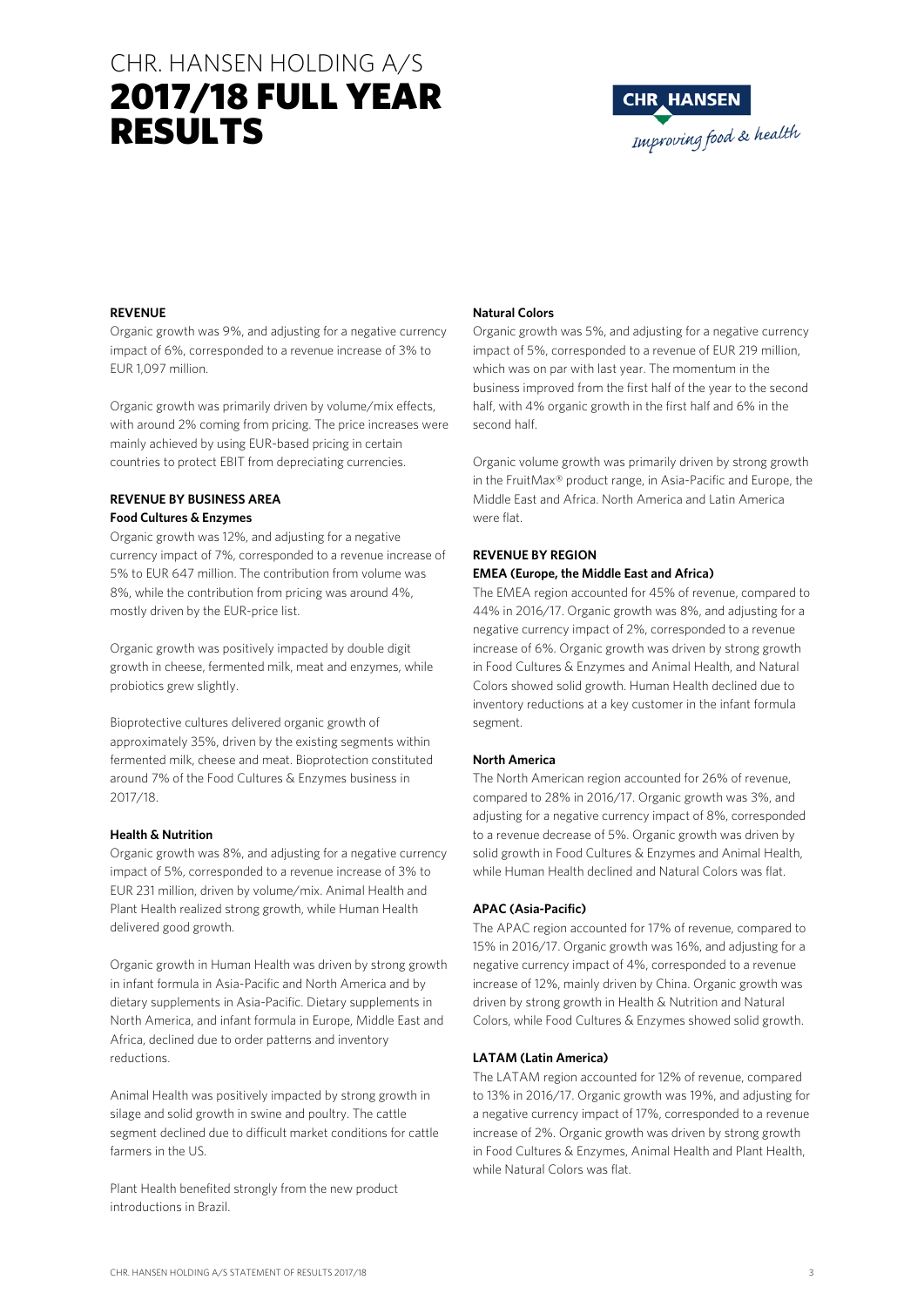

#### **GROSS PROFIT**

Gross profit was EUR 601 million, up 4% on 2016/17. The gross margin increased by 0.3 percentage points to 54.7%, driven by improvements in Health & Nutrition due to favorable product mix more than offsetting adverse currencies.

#### **OPERATING EXPENSES (% OF REVENUE)**

Operating expenses totaled EUR 280 million (25.6%), compared to EUR 271 million (25.5%) in 2016/17.

Research & development (R&D) expenses, including amortization and depreciation, amounted to EUR 73 million (6.7%), compared to EUR 71 million (6.7%) in 2016/17.

The net impact from capitalization less amortization and impairment of development costs was EUR 7 million (0.6%), compared to EUR 3 million (0.3%) in 2016/17.

Total R&D expenditures incurred increased by 7% to EUR 80 million (7.3%), compared to EUR 75 million (7.0%) in 2016/17.

The increase was driven by Nature's no. 1 initiatives, including bioprotection and LGG®, while currency drove the increase relative to topline.

Sales & marketing expenses amounted to EUR 139 million (12.7%), compared to EUR 134 million (12.6%) in 2016/17. The increase was mainly driven by strategic initiatives to support Nature's no. 1.

Administrative expenses amounted to EUR 70 million (6.4%), compared to EUR 71 million (6.7%) in 2016/17.

Net other operating income/expenses was an income of EUR 3 million, compared to EUR 5 million in 2016/17. The income in 2016/17 was mainly driven by the sale of a property in Argentina.

#### **OPERATING PROFIT (EBIT) BEFORE SPECIAL ITEMS**

EBIT before special items amounted to EUR 320 million, compared to EUR 307 million in 2016/17, an increase of 4%. The increase was mainly due to the higher gross profit, partly offset by a substantial adverse impact from currencies.

The EBIT margin before special items was 29.2%, up from 28.9% in 2016/17, driven by underlying improvements in Food Cultures & Enzymes and Health & Nutrition, and offset by negative currency and slightly lower margin in Natural Colors.

In Food Cultures & Enzymes, EBIT amounted to EUR 222 million, compared to EUR 213 million in 2016/17. The EBIT margin was 34.3%, down 0.2%-points on 2016/17, driven by adverse currency impacts. The ramp-up of the new capacity progressed as planned, and a positive contribution was realized in the second half of the year, more than offsetting costs associated with the expansion incurred in the first half.

In Health & Nutrition, EBIT amounted to EUR 72 million, compared to EUR 66 million in 2016/17. The EBIT margin was 31.0%, up 1.8%-points on 2016/17. The increase was driven by a positive product mix in Human Health, lower scrap, and synergies from the NPC and LGG® acquisitions, partly offset by currency.

In Natural Colors, EBIT amounted to EUR 26 million, compared to EUR 29 million in 2016/17. The EBIT margin was 12.0%, down 0.9%-points on 2015/16. The decrease was due to currency impacts, a negative impact from raw material prices on inventories, and a negative impact from management changes in Q2, but offset somewhat by the higher sales growth in the second half of the year.

#### **SPECIAL ITEMS**

Special items were nil compared to EUR 1 million in 2016/17.

#### **OPERATING PROFIT (EBIT)**

EBIT amounted to EUR 320 million, compared to EUR 306 million in 2016/17, an increase of 5%. The EBIT margin was 29.2%, compared to 28.9% in 2016/17.

### **NET FINANCIALS AND TAX**

Net financial expenses amounted to EUR 24 million, compared to EUR 15 million in 2016/17. The net interest cost was EUR 11 million, up from EUR 10 million in 2016/17.

The net impact from exchange rate adjustments was a negative EUR 12 million, compared to a negative EUR 3 million in 2016/17. The negative impact related mainly to unrealized losses from the depreciation of the Argentinian, Brazilian, Chinese and Turkish currencies.

Income taxes were EUR 68 million, equivalent to an effective tax rate of 23%, on par with 2016/17.

## **PROFIT FOR THE YEAR**

Profit for the year increased by 2% to EUR 228 million, up from EUR 224 million in 2016/17.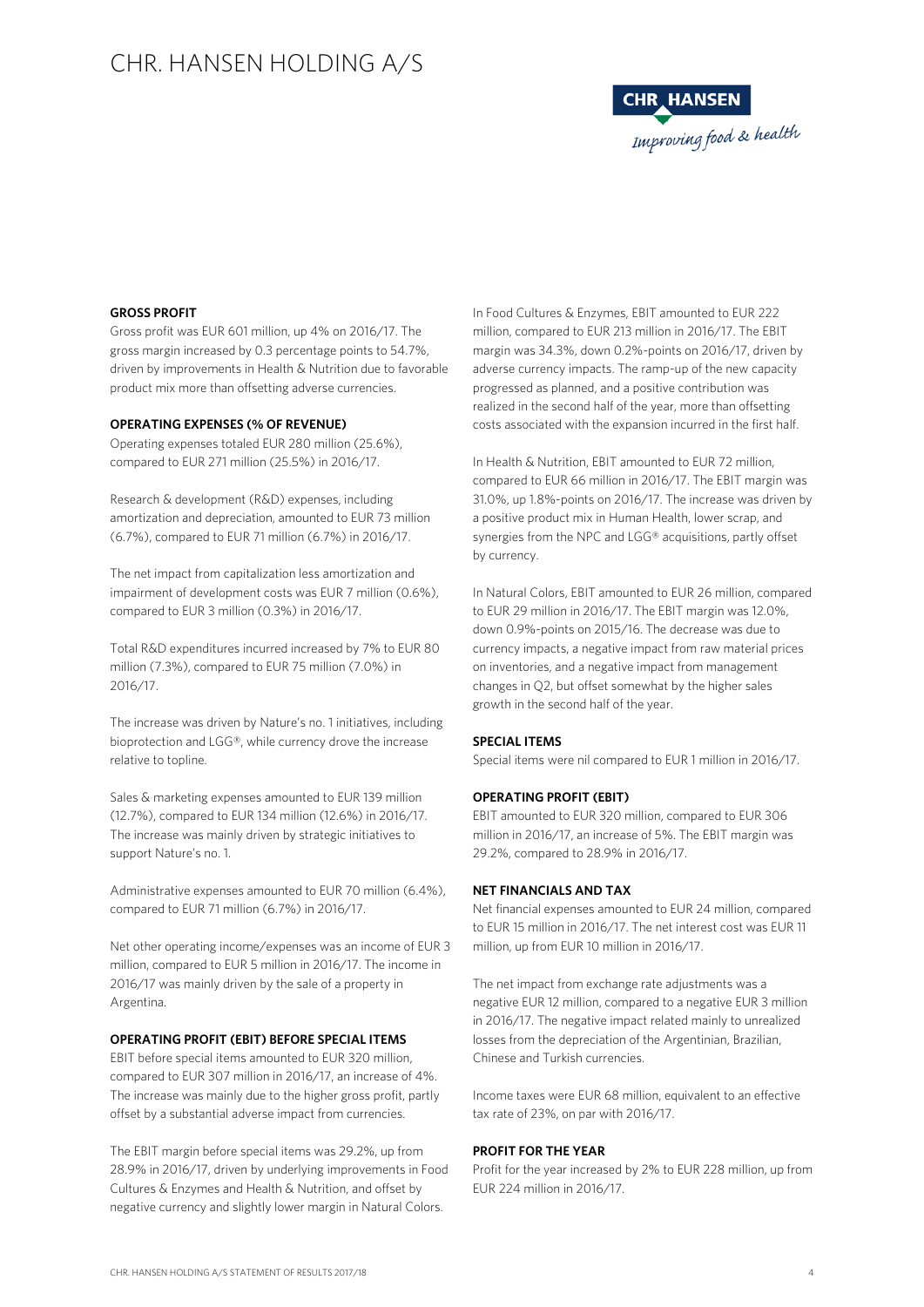

### **ASSETS**

At August 31, 2018, total assets amounted to EUR 1,861 million, compared to EUR 1,802 million a year earlier. The increase was mainly due to investments in the microbial production platform and higher net working capital.

Total non-current assets amounted to EUR 1,450 million, compared to EUR 1,415 million at August 31, 2017. Intangible assets decreased by EUR 14 million, while property, plant and equipment increased by EUR 50 million.

Total current assets amounted to EUR 411 million, compared to EUR 388 million at August 31, 2017. Inventories increased by EUR 12 million, or 9%, and receivables by EUR 16 million, or 9%. Cash decreased by EUR 4 million to EUR 69 million.

### **NET WORKING CAPITAL**

Net working capital was EUR 189 million, or 17.2% of revenue, compared to EUR 175 million, or 16.5%, in 2016/17, which was driven by higher inventories following the capacity ramp-up in Copenhagen and higher trade receivables, partly due to mix.

#### **EQUITY**

Total equity amounted to EUR 772 million at August 31, 2018, compared to EUR 769 million a year earlier. An ordinary dividend for the financial year 2016/17 totaling EUR 112 million was paid in December 2017, and an extraordinary dividend for the financial year 2017/18 totaling EUR 105 million was paid in July 2018.

#### **NET DEBT**

Net interest-bearing debt amounted to EUR 659 million, or 1.7x EBITDA, compared to EUR 628 million, or 1.7x EBITDA, at August 31, 2017.

## **RETURN ON INVESTED CAPITAL (ROIC)**

The return on invested capital excluding goodwill was 38.0%, compared to 40.1% in 2016/17, due to higher invested capital, and a relatively higher negative currency impact on EBIT compared to invested capital. Invested capital excluding goodwill increased to EUR 870 million, compared to EUR 814 million at August 31, 2017. The increase was mainly due to investments in the microbial platform.

The return on invested capital including goodwill was 19.9%, compared to 20.3% in 2016/17. Invested capital including goodwill increased to EUR 1,632 million, compared to EUR 1,581 million at August 31, 2017.

#### **CASH FLOW**

Cash flow from operating activities was EUR 302 million, compared to EUR 284 million in 2016/17. The increase was driven by the improved operating profit and non-cash adjustments, offset by the changed Danish export credit scheme, which impacted working capital negatively.

Cash flow used for operational investing activities was EUR 107 million, or 9.8% of revenue, compared to EUR 104 million, or 10.0% of revenue, in 2016/17.

Free cash flow before acquisitions, divestments and special items was EUR 196 million, compared to EUR 188 million in 2016/17.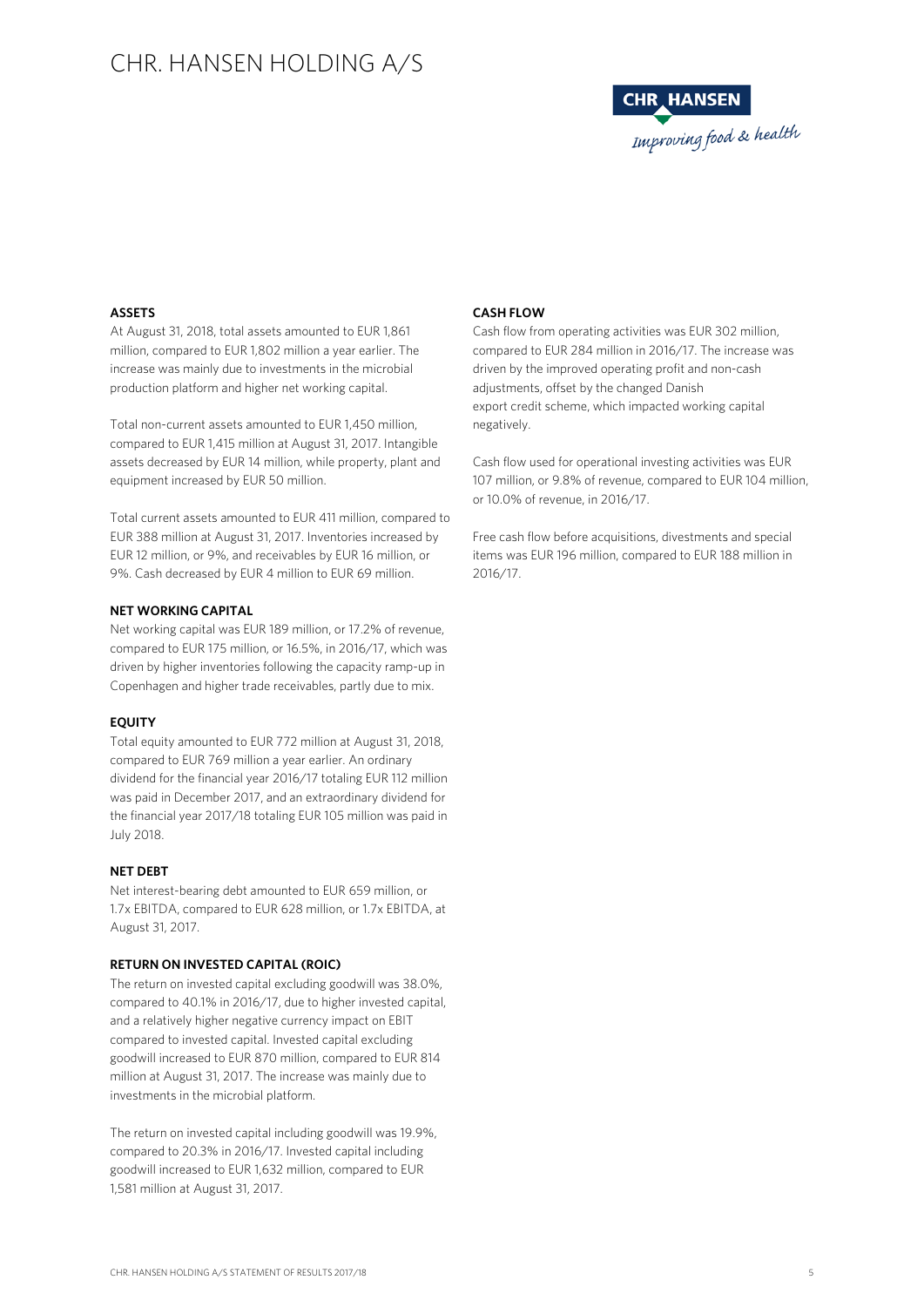# CHR. HANSEN HOLDING A/S Q4 2017/18 RESULTS



## **REVENUE**

Organic growth was 10%, and adjusting for a negative currency impact of 5%, corresponded to a revenue increase of 5% to EUR 297 million. Organic growth comprised 7% from volume/mix effects, and a 3% positive impact from price increases in local currencies. The price increases were mainly achieved by using EUR-based pricing in certain countries to protect EBIT from depreciating currencies.

| <b>REVENUE</b>           | 2017/18 |
|--------------------------|---------|
|                          |         |
| Organic growth (vol/mix) | 7%      |
| Organic growth (price)   | 3%      |
| Organic growth           | 10%     |
| Currencies               | (5)%    |
| EUR growth               | 5%      |

### **REVENUE BY BUSINESS AREA Food Cultures & Enzymes**

Organic growth was 12%, and adjusting for a negative currency impact of 7%, corresponded to a revenue increase of 5% to EUR 173 million. Organic growth comprised 8% from volume/mix and 4% from price increases in local currencies. The price increases were mainly achieved by using EUR-based pricing in certain countries to protect EBIT from depreciating currencies.

Organic growth was driven by strong growth in cheese cultures, fermented milk, dairy enzymes and meat.

#### **Health & Nutrition**

Organic growth was 10%, all from volume/mix, and adjusting for a negative currency impact of 2%, corresponded to a revenue increase of 8% to EUR 66 million.

Organic growth was driven by strong growth in Animal Health due to poultry and silage, and Plant Health, while Human Health showed solid growth, driven by infant formula.

#### **Natural Colors**

Organic growth was 6%, and adjusting for a negative currency impact of 4%, corresponded to a revenue increase of 2% to EUR 58 million. Organic growth comprised approximately 5% from volume/mix effects and 1% from price increases in local currencies.

Organic volume growth was primarily driven by strong growth in the coloring foodstuff range FruitMax®.

### **REVENUE BY REGION EMEA (Europe, Middle East and Africa)**

Organic growth was 9%, and adjusting for a negative currency impact of 4%, corresponded to a revenue increase of 5%. Organic growth was driven by strong growth in Food Cultures & Enzymes and solid growth in Natural Colors. Human Health declined slightly due to timing of orders. Revenue from Animal Health was on par with Q4 2016/17.

#### **North America**

Organic growth was 2%, and adjusting for a negative currency impact of 1%, corresponded to a revenue increase of 1%. Organic growth was driven by solid growth in Food Cultures & Enzymes and Animal Health. Human Health declined due to customer inventory reductions in dietary supplements. Natural Colors declined slightly.

#### **LATAM (Latin America)**

Organic growth was 26%, and adjusting for a negative currency impact of 24%, corresponded to a revenue increase of 2%. Less than half of the organic growth was attributable to the positive impact of the EUR-based pricing model. Organic growth was driven by strong growth in Food Cultures & Enzymes, Animal Health and Plant Health. Natural Colors showed good organic growth.

#### **APAC (Asia-Pacific)**

Organic growth was 13%, and adjusting for a negative currency impact of 1%, corresponded to a revenue increase of 12%. Organic growth was driven by strong growth in Health & Nutrition and good growth in Food Cultures & Enzymes and Natural Colors.

#### **GROSS PROFIT**

Gross profit was EUR 169 million, up 6% on Q4 2016/17. The gross margin increased by 0.9%-points to 57.0%. The increase was mainly driven by productivity improvements from the new capacity, product mix and margin management initiatives.

#### **OPERATING EXPENSES (% OF REVENUE)**

Operating expenses totaled EUR 69 million (23.1%), compared to EUR 69 million (24.4%) in Q4 2016/17.

#### **OPERATING PROFIT (EBIT) BEFORE SPECIAL ITEMS**

EBIT before special items amounted to EUR 100 million, compared to EUR 90 million in Q4 2016/17, an increase of 12%. All business areas contributed to the increase in EBIT, primarily driven by operational efficiencies and positive product mix.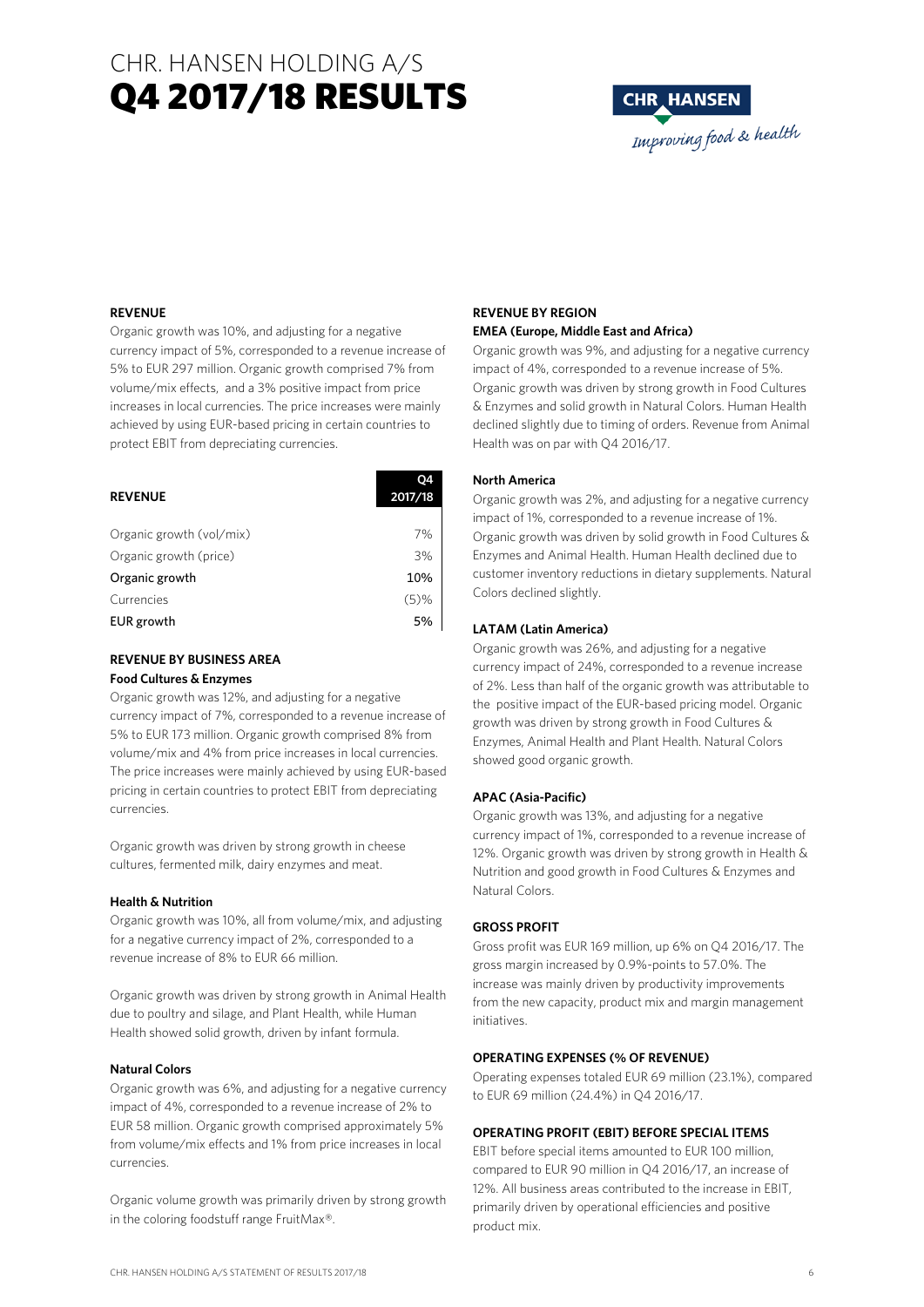

The EBIT margin before special items was 33.8%, up from 31.8% in Q4 2016/17.

In Food Cultures & Enzymes, EBIT amounted to EUR 68 million, compared to EUR 61 million in Q4 2016/17. The EBIT margin was 39.4%, up 2.3%-points on Q4 2016/17. The increase was driven by scalability from the new production capacity, and one-offs incurred in Q4 2016/17 relating to the finalization of the new capacity.

In Health & Nutrition, EBIT amounted to EUR 24 million, compared to EUR 21 million in Q4 2016/17. The EBIT margin was 35.7%, up 2.1%-points on Q4 2016/17. The increase was driven by a positive product mix and a positive impact from the absence of impairments in Q4 2017/18 compared to Q4 2016/17, offset by currencies and costs related to Nature's no. 1 initiatives.

In Natural Colors, EBIT amounted to EUR 9 million, compared to EUR 8 million in Q4 2016/17. The EBIT margin was 15.3%, up 1.0%-points on Q4 2016/17. The increase was primarily driven by margin management initiatives.

#### **OPERATING PROFIT (EBIT)**

EBIT increased by 12% to EUR 100 million, compared to EUR 90 million in Q4 2016/17. The EBIT margin was 33.8%, compared to 31.8% in Q4 2016/17.

#### **NET FINANCIALS AND TAX**

Net financial expenses amounted to EUR 10 million, compared to EUR 4 million in Q4 2016/17. The increase related mainly to higher unrealized losses from the depreciation of the Argentinian, Brazilian, Chinese and Turkish currencies compared to last year.

Income taxes were EUR 21 million, equivalent to an effective tax rate of 22.8%, compared to 20.6% in Q4 2016/17, which was impacted positively by tax adjustments.

#### **PROFIT FOR THE PERIOD**

Profit for the period increased by 3% to EUR 70 million, up from EUR 68 million in Q4 2016/17.

#### **CASH FLOW**

Cash flow from operating activities was EUR 155 million, compared to EUR 123 million in Q4 2016/17. The increase was driven by higher operating profit and improvements in net working capital.

Cash flow used for operational investing activities was EUR 34 million, on par with Q4 2016/17.

Free cash flow before special items and acquisitions was EUR 121 million, compared to EUR 90 million in Q4 2016/17, driven by the improvement in cash flow from operating activities.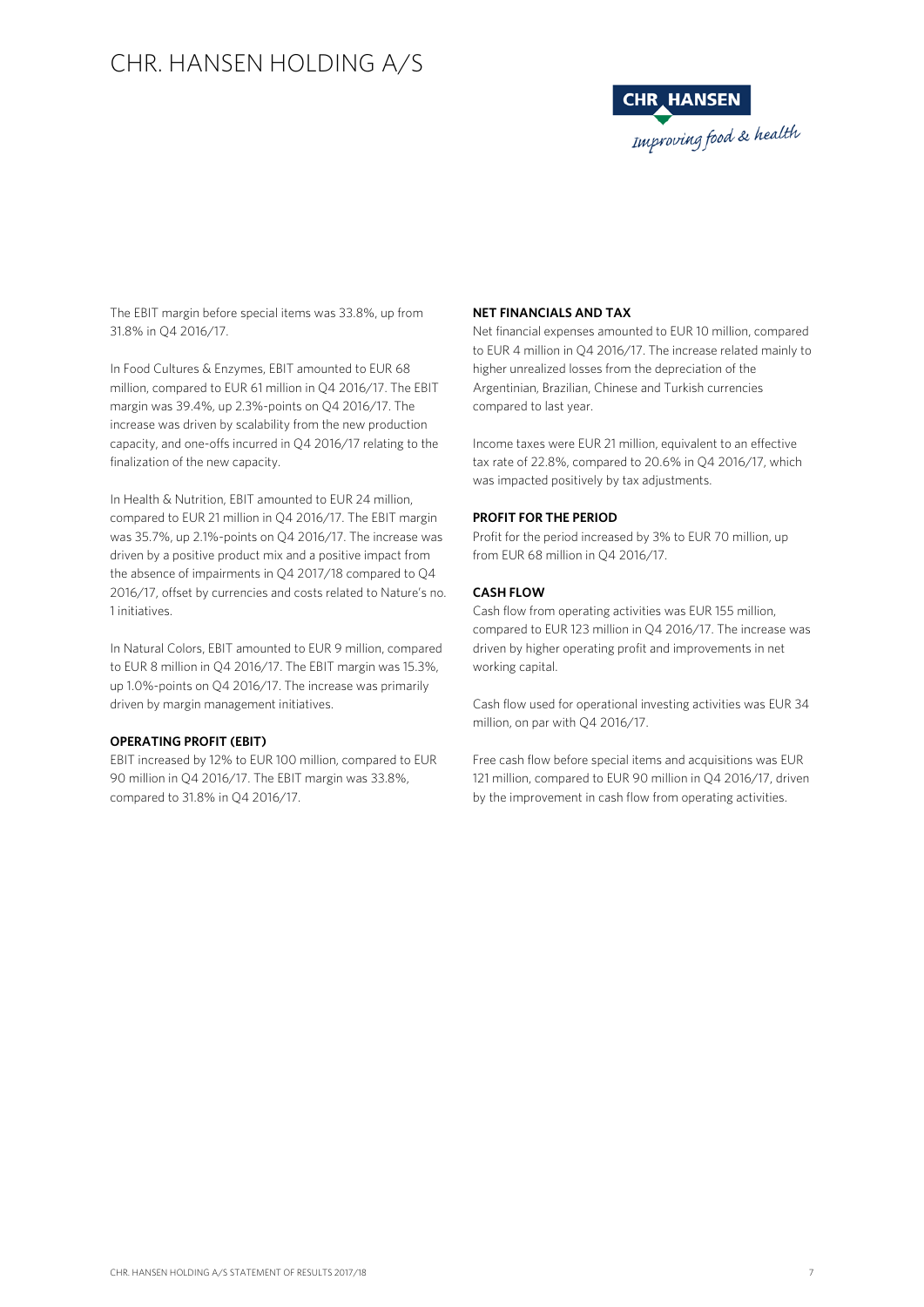

|                                           |      |      |                | 2017/18 |      |                | 2016/17        |      |  |
|-------------------------------------------|------|------|----------------|---------|------|----------------|----------------|------|--|
| <b>EUR</b> million                        | Q4   | Q3   | Q <sub>2</sub> | Q1      | Q4   | Q <sub>3</sub> | Q <sub>2</sub> | Q1   |  |
| Group                                     |      |      |                |         |      |                |                |      |  |
| Income statement                          |      |      |                |         |      |                |                |      |  |
| Revenue                                   | 297  | 283  | 264            | 255     | 283  | 278            | 259            | 242  |  |
| Gross profit                              | 169  | 157  | 141            | 134     | 159  | 151            | 139            | 129  |  |
| EBITDA before special items               | 116  | 100  | 87             | 80      | 107  | 97             | 85             | 80   |  |
| Depreciation, amortization and impairment | (16) | (16) | (16)           | (15)    | (17) | (15)           | (15)           | (14) |  |
| EBIT before special items                 | 100  | 84   | 71             | 65      | 90   | 82             | 70             | 66   |  |
| EBIT                                      | 100  | 84   | 71             | 65      | 90   | 81             | 70             | 65   |  |
| Net financial items                       | (10) | (5)  | (5)            | (4)     | (4)  | (5)            | (3)            | (3)  |  |
| Profit before tax                         | 91   | 79   | 66             | 60      | 86   | 76             | 67             | 62   |  |
| Income taxes                              | (21) | (18) | (15)           | (14)    | (18) | (18)           | (16)           | (15) |  |
| Profit for the period                     | 70   | 61   | 51             | 47      | 68   | 58             | 51             | 47   |  |
| Cash flow                                 |      |      |                |         |      |                |                |      |  |
| Cash flow from operating activities       | 155  | 92   | 52             | 4       | 123  | 91             | 67             | 2    |  |
| Cash flow used for investing activities   | (34) | (28) | (22)           | (23)    | (34) | (22)           | (25)           | (95) |  |
| Free cash flow                            | 120  | 64   | 30             | (19)    | 89   | 68             | 43             | (93) |  |
| Free cash flow before special items and   |      |      |                |         |      |                |                |      |  |
| acquisitions                              | 121  | 64   | 30             | (19)    | 90   | 68             | 49             | (19) |  |
| Key ratios                                |      |      |                |         |      |                |                |      |  |
| EPS, diluted                              | 0.53 | 0.46 | 0.39           | 0.35    | 0.51 | 0.44           | 0.38           | 0.35 |  |
| Organic growth, %                         | 10   | 9    | 9              | 10      | 12   | 10             | 9              | 11   |  |
| Gross margin, %                           | 57.0 | 55.6 | 53.4           | 52.5    | 56.1 | 54.2           | 53.7           | 53.4 |  |
| EBITDA margin before special items, %     | 39.3 | 35.5 | 33.1           | 31.4    | 37.9 | 34.7           | 32.7           | 32.9 |  |
| EBIT margin before special items, %       | 33.8 | 29.7 | 27.0           | 25.4    | 31.8 | 29.3           | 27.0           | 27.1 |  |
| EBIT margin, %                            | 33.8 | 29.7 | 27.0           | 25.4    | 31.8 | 29.1           | 27.0           | 26.8 |  |
| ROIC excl. goodwill, %                    | 45.3 | 37.7 | 32.8           | 30.9    | 43.7 | 39.2           | 34.1           | 34.3 |  |
| R&D, %                                    | 6.9  | 7.3  | 7.4            | 7.8     | 6.9  | 6.7            | 7.1            | 7.4  |  |
| Capital expenditure, %                    | 11.9 | 9.8  | 8.3            | 9.1     | 12.1 | 8.0            | 9.5            | 10.2 |  |
| NWC, %                                    | 17.2 | 21.9 | 21.3           | 19.7    | 16.5 | 19.9           | 21.1           | 20.5 |  |
| Net debt to EBITDA                        | 1.7x | 1.8x | 2.0x           | 1.8x    | 1.7x | 1.8x           | 2.0x           | 1.9x |  |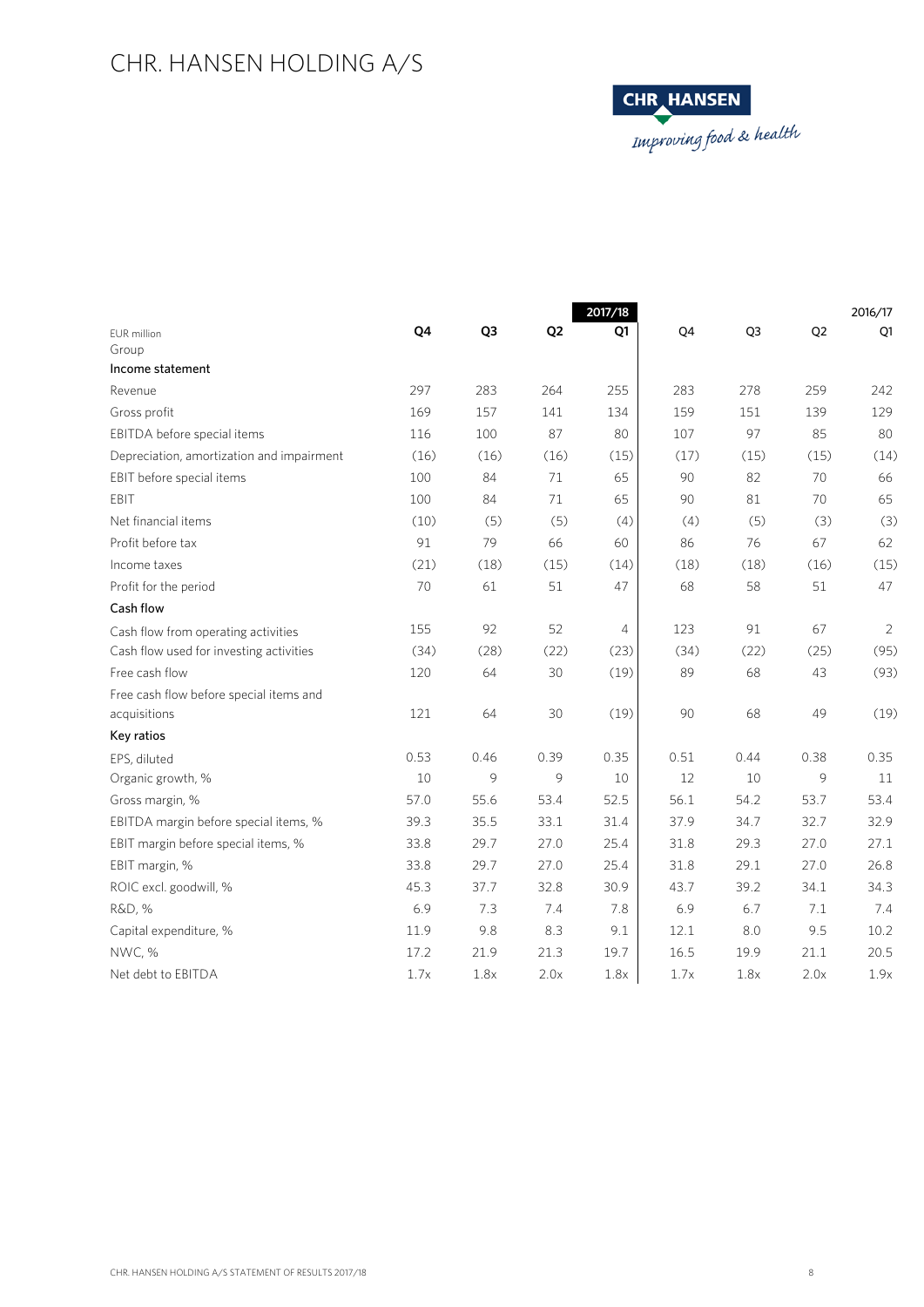# CHR. HANSEN HOLDING A/S QUARTERLY KEY FIGURES



|                                    |            |                |                | 2017/18        | 2016/17 |      |                |      |
|------------------------------------|------------|----------------|----------------|----------------|---------|------|----------------|------|
| EUR million                        | Q4         | Q3             | Q <sub>2</sub> | Q1             | Q4      | Q3   | Q <sub>2</sub> | Q1   |
| <b>FOOD CULTURES &amp; ENZYMES</b> |            |                |                |                |         |      |                |      |
| Income statement                   |            |                |                |                |         |      |                |      |
| Revenue                            | 173        | 166            | 154            | 155            | 165     | 162  | 147            | 144  |
| <b>EBITDA</b>                      | 78         | 68             | 57             | 58             | 71      | 66   | 54             | 59   |
| Depr., amort. and impair.          | (10)       | (10)           | (10)           | (9)            | (10)    | (9)  | (9)            | (9)  |
| EBIT                               | 68         | 58             | 48             | 49             | 61      | 57   | 45             | 50   |
| Key ratios                         |            |                |                |                |         |      |                |      |
| EUR growth, %                      | 5          | $\overline{2}$ | 5              | 7              | 7       | 12   | 9              | 9    |
| Organic growth, %                  | 12         | 11             | 12             | 12             | 10      | 10   | 8              | 10   |
| EBITDA margin, %                   | 45.0       | 40.7           | 37.3           | 37.7           | 43.0    | 40.7 | 36.5           | 41.0 |
| EBIT margin, %                     | 39.4       | 34.7           | 31.0           | 31.7           | 37.1    | 35.1 | 30.5           | 35.0 |
| Invested capital excl. goodwill    | 504        | 517            | 504            | 494            | 472     | 467  | 473            | 465  |
| ROIC excl. goodwill, %             | 53.2       | 41.6           | 39.7           | 40.8           | 52.1    | 45.0 | 42.0           | 45.0 |
| <b>HEALTH &amp; NUTRITION</b>      |            |                |                |                |         |      |                |      |
| Income statement                   |            |                |                |                |         |      |                |      |
| Revenue                            | 66         | 59             | 57             | 48             | 62      | 59   | 59             | 46   |
| <b>EBITDA</b>                      | 28         | 23             | 23             | 16             | 27      | 21   | 23             | 13   |
| Depr., amort. and impair.          | (5)        | (4)            | (4)            | (4)            | (6)     | (4)  | (4)            | (4)  |
| EBIT                               | 24         | 18             | 19             | 11             | 21      | 17   | 19             | 10   |
| Key ratios                         |            |                |                |                |         |      |                |      |
| EUR growth, %                      | 8          | $\mathbf{1}$   | (2)            | 5              | 23      | 12   | 30             | 28   |
| Organic growth, %                  | 10         | 7              | 7              | 10             | 21      | 14   | 13             | 8    |
| EBITDA margin, %                   | 42.7       | 38.2           | 40.2           | 32.3           | 43.2    | 35.4 | 38.8           | 29.2 |
| EBIT margin, %                     | 35.7       | 30.8           | 32.5           | 23.2           | 33.6    | 28.3 | 31.7           | 21.1 |
| Invested capital excl. goodwill    | 256        | 254            | 247            | 240            | 238     | 250  | 243            | 235  |
| ROIC excl. goodwill, %             | 37.1       | 26.0           | 24.6           | 18.7           | 33.9    | 26.4 | 25.4           | 17.8 |
| <b>NATURAL COLORS</b>              |            |                |                |                |         |      |                |      |
| Income statement                   |            |                |                |                |         |      |                |      |
| Revenue                            | 58         | 58             | 53             | 51             | 57      | 58   | 54             | 51   |
| EBITDA                             | 11         | 10             | 7              | 6              | 10      | 10   | 9              | 7    |
| Depr., amort. and impair.          | (2)        | (2)            | (2)            | (2)            | (2)     | (2)  | (2)            | (2)  |
| EBIT                               | 9          | 8              | 5              | 4              | 8       | 8    | 7              | 5    |
| Key ratios                         |            |                |                |                |         |      |                |      |
| EUR growth, %                      | $\sqrt{2}$ |                | (3)            | (1)            | 8       | 8    | 11             | 13   |
| Organic growth, %                  | $\epsilon$ | $\epsilon$     | $\overline{4}$ | $\overline{4}$ | 11      | 6    | 9              | 13   |
| EBITDA margin, %                   | 18.2       | 17.5           | 12.9           | 11.8           | 17.3    | 17.0 | 15.6           | 13.6 |
| EBIT margin, %                     | 15.3       | 14.4           | 9.5            | 8.4            | 14.3    | 14.1 | 12.5           | 10.5 |
| Invested capital excl. goodwill    | $110\,$    | 130            | 129            | 125            | 104     | 114  | 118            | 111  |
| ROIC excl. goodwill, %             | 29.0       | 20.1           | 15.9           | 15.0           | 29.7    | 27.4 | 24.1           | 22.1 |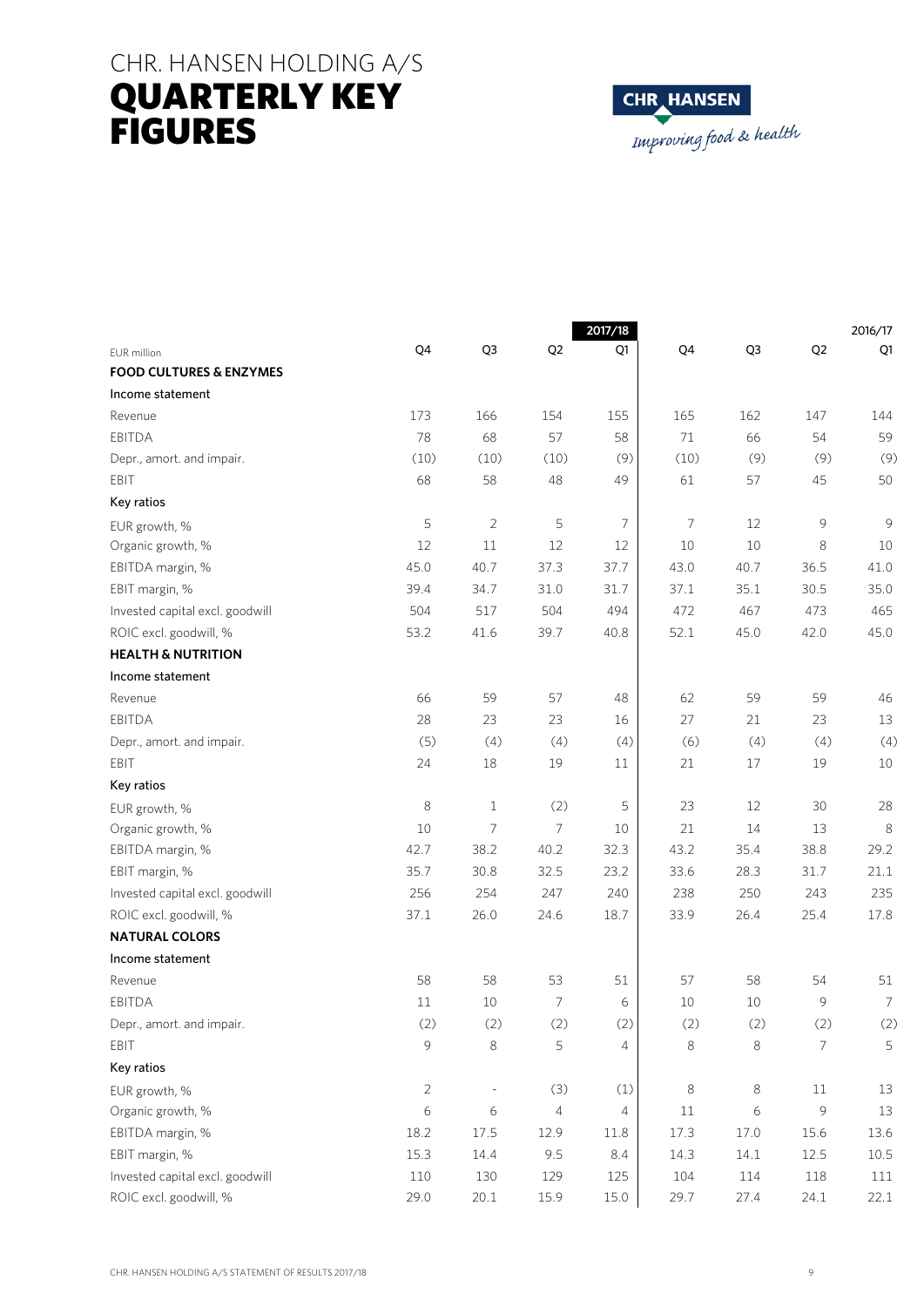# CHR. HANSEN HOLDING A/S OUTLOOK 2018/19

### **ORGANIC REVENUE GROWTH**

For 2018/19, organic revenue growth is expected to be 9-11%, positively impacted by a high EUR price effect.

Food Cultures & Enzymes is expected to grow above the longterm ambition of 7-8% organic growth, with the additional growth driven by a high EUR price impact. Health & Nutrition is expected to grow organically at 10% or above, while Natural Colors is expected to grow organically between 6-10%.

#### **EBIT MARGIN BEFORE SPECIAL ITEMS (B.S.I.)**

The EBIT margin b.s.i. is expected to be around 29.5%. Increased utilization of production capacity in Food Cultures & Enzymes will have a positive impact on the margin. The positive margin development is expected to be partly offset by increased investments into the lighthouse projects and other strategic priorities.

#### **FREE CASH FLOW**

Free cash flow before acquisitions, divestments and special items is expected to be around the EUR 196 million realized in 2017/18. This expectation assumes lower growth in cash flow from operating activities than growth of EBIT before special items, due to a higher level of taxes to be paid in 2018/19, mainly related to the absence of acquisition-driven tax benefits realized in 2017/18. Cash flow used for operational investment activities will be at a relatively high level, and is expected to be between EUR 110-130 million. This includes multiple investments across the group, and also assumes a successful sale-and-lease-back of the company's main site in Hørsholm in Q4 2018/19.

## **ASSUMPTIONS**

The outlook is based on constant currencies and stable raw material prices, and assumes no acquisitions. The outlook is also based on the current political and economic environment, although there is a risk of increased political and economic uncertainty – e.g. the economic climate in the Middle East and Latin America, and trade tensions between large economies. Any deterioration in these situations might impact the outlook.

### **SENSITIVITY**

Chr. Hansen is a global company serving more than 140 countries through subsidiaries in more than 30 countries.

The most significant currency exposure relates to USD, which accounts for 25-30% of revenue, while exposure to other currencies is more modest. A 5% decrease in the USD exchange rate impacts revenue measured in EUR negatively by around EUR 15-20 million.

Organic revenue growth is sensitive to exchange rate fluctuations in currencies for which Chr. Hansen applies a EUR-based pricing model, and to changes in raw material prices for Natural Colors as some contracts are adjusted for movements in raw material prices.

The EBIT margin is also sensitive to exchange rate fluctuations and to changes in raw material prices for Natural Colors. Production in the US and sourcing in USD only partly offset the impact on revenue from changes in the USD exchange rate. Therefore, the relative EBIT exposure is higher than the 25- 30% revenue exposure. A 5% decrease in the USD exchange rate would impact EBIT negatively by roughly half of the revenue impact.

The sensitivity to currency also applies to free cash flow.

The use of currency hedging of balance sheet exposures and future cash flows is described in note 4.3 to the Consolidated Financial Statements 2017/18.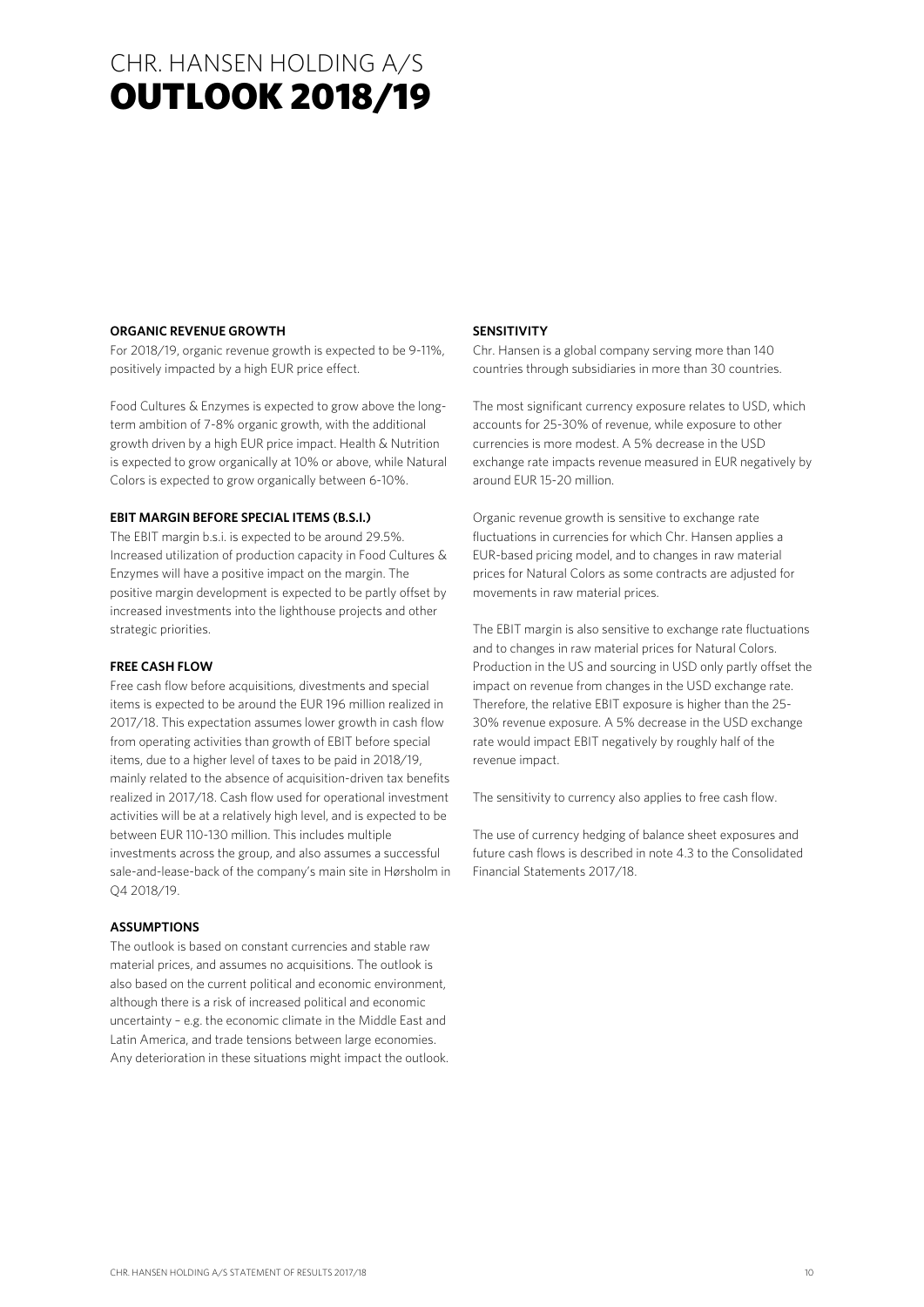# CHR. HANSEN HOLDING A/S CHR. HANSEN HOLDING A/S ADDITIONAL INFORMATION

#### **INCENTIVE PROGRAM**

Chr. Hansen has put in place a short-term incentive program of up to 75,029 restricted share units (RSUs) for around 150 key employees. The number of RSU's vesting is subject to specified KPIs and criteria supporting performance and retention, including financial performance indicators (organic growth and EBIT). The RSU's vest over a period of two years. Upon vesting the RSUs may be exercised for a period of 2 years at DKK 0 per share from the time of the first open trading window after vesting. The theoretical market value of the grant is EUR 6.5 million, applying the principles described in the Group's annual report in note 5.1.

### **FINANCIAL CALENDAR 2018/2019**

November 29, 2018 Annual General Meeting 2018 January 17, 2019 Interim Report Q1 2018/19 April 3, 2019 Interim Report Q2 2018/19 July 3, 2019 Interim Report Q3 2018/19 October 10, 2019 Annual Report 2018/19 November 27, 2019 Annual General Meeting 2019

#### **CONFERENCE CALL**

Chr. Hansen will host a conference call on October 15, 2018 at 10:00 am CET. The conference call can be accessed via the Company's website, www.chr-hansen.com.

For further information, please contact:

Head of IR **IR Officer** Martin Riise **Annika Stern** Tel.: +45 5339 2250 Tel.: +45 2399 2382 dkmari@chr-hansen.com dkaste@chr-hansen.com

#### **COMPANY INFORMATION**

Chr. Hansen Holding A/S Bøge Allé 10-12 2970 Hørsholm Denmark Tel. +45 45 74 74 74 www.chr-hansen.com Company reg. no.: 28318677

#### **FORWARD-LOOKING STATEMENTS**

This report contains forward-looking statements. Such statements are subject to risks and uncertainties, as various factors, many of which are beyond the control of Chr. Hansen Holding A/S, may cause actual developments and results to differ materially from the expectations expressed in this report.

#### **ABOUT CHR. HANSEN**

Chr. Hansen is a leading global bioscience company that develops natural ingredient solutions for the food, nutritional, pharmaceutical and agricultural industries. We develop and produce cultures, enzymes, probiotics and natural colors for a rich variety of foods, confectionery, beverages, dietary supplements and even animal feed and plant protection. Our product innovation is based on more than 30,000 microbial strains – we like to refer to them as "good bacteria." Our solutions enable food manufacturers to produce more with less – while also reducing the use of chemicals and other synthetic additives – which makes our products highly relevant in today's world. We have been delivering value to our partners – and, ultimately, end consumers worldwide – for more than 140 years. We are proud that more than 1 billion people consume products containing our natural ingredients every day.